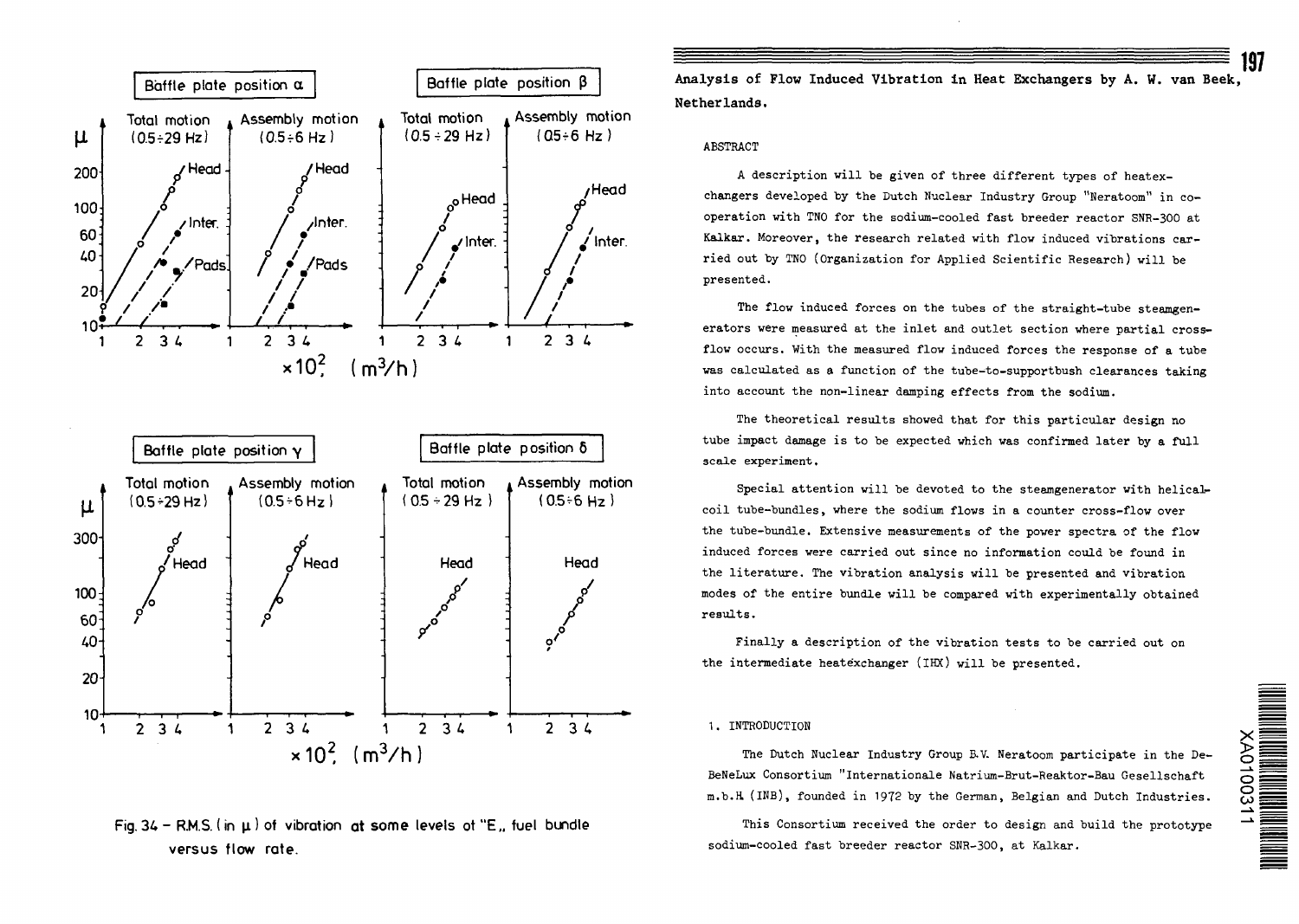The SNR-300 is a loop-type reactor, with three primary and three secondary loops. The heat, which is generated in the reactor, is transferred by 9 intermediate heatexchangers  $(3 \text{ in each loop})$  to the secondary circuits. Two of the secondary circuits are equipped with 3 straight-tube steamgenerators.

In the DeBeNeLux SNR-300 project Neratoom is responsible for the development and delivery of steamgenerators, intermediate heatexchangers (IHX) and sodium pumps, which are built in the fabrication facilities of "Stork" and "De Schelde" in the Netherlands.

Experiments to determine the flow induced fluctuating forces on the steamgenerator tubes were carried out by TNO with large models in a water test circuit and extensive response analyses were carried out to ensure that no excessive vibrations will occur under operating conditions.

From the end of 1971 until June 1974 a 50 MW prototype straight tube steamgenerator was tested during over 3000 hours in the Dutch 50 MW sodium component test facility. After the end of the tests the evaporator was dismantled for detail inspection, while the superheater is still in operation for further testing. From January 1974 till January 1975 a helicalcoil evaporator was tested for 3000 hours. This evaporater was dismantled, inspected and reassembled and has been taken into operation again for further tests. During the inspections no major problems were detected.

### 2. STRAIGHT-TUBE STEAMGENERATORS

In the straight tube-steamgenerator, shown in Fig. 1, the sodium flows from the upper inlet-nozzle through a perforated plate for the proper distribution of flow in the upper part of the flow-shroud, downwards on the outside of the tubes, thus transferring its heat to the water/steam, which flows in a counter flow direction on the inside of the tubes.

The tube sheets are connected by single-length straight tubes, which are internal-bore welded to the tube sheets. A carefully designed tube support structure has been applied which allows the sodium to flow parallel through the tube-bundle, thereby minimising the effects of flow induced vibrations.

A hexagonal flow shroud around the tube-bundle is used to restrict the sodium flow. The difference in the thermal expansion between shell and tube-bundle is compensated for by bellows in the shell.

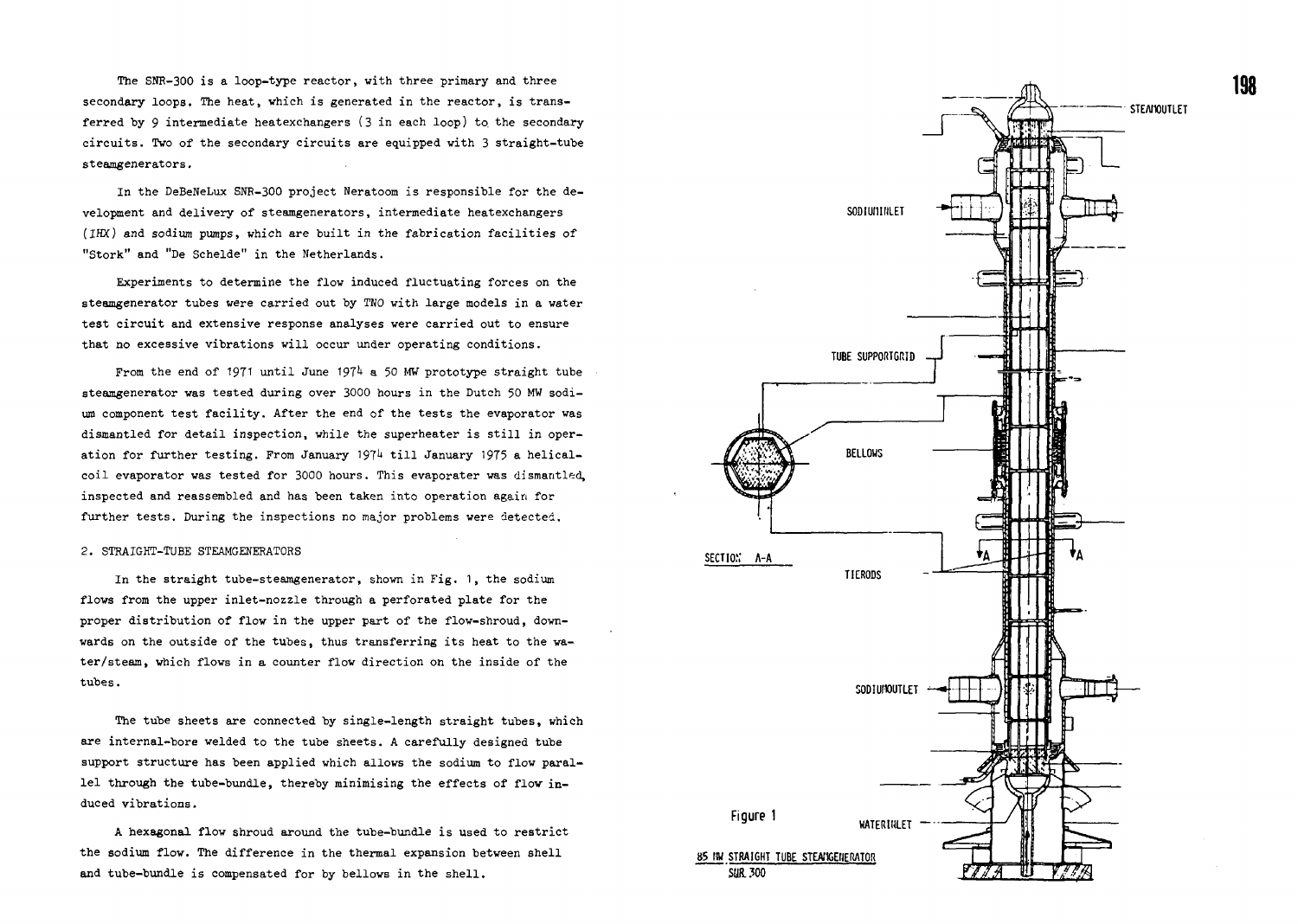The main dimensions of the evaporator and superheater are given in Table 1.

# TABLE 1 . STEAMGENERATOR DIMENSIONS

|                                    |                              | Evaporator |         | Superheater |          |
|------------------------------------|------------------------------|------------|---------|-------------|----------|
|                                    |                              | Prototype  | SNR 300 | Prototype   | SNR 300  |
| Tube diameter x<br>wallthickness   | $\lceil \frac{mm}{2} \rceil$ | 17.2x2.3   | 17.2x2  | 17.2x2.9    | 17.2x2.9 |
| Pitch                              | [mm]                         | 27.5       | 30      | 27.5        | 30       |
| Number of tubes                    |                              | 139        | 211     | 139         | 211      |
| Tube length between<br>tube plates | [≖]                          | 19.34      | 20      | 14.58       | 15.3     |

#### 2.1. Measurement of flow induced forces.

For the straight tube steamgenerator excitation of the tubes is caused at the inlet and outlet section of the sodium where partial cross flow occurs. With a model of these sections trials were done to assess the excitational forces induced by the liquid. Results of these trials were used to determine the vibrational behaviour of the steamgenerator under operational conditions.

2.1.1. Description of the experimental hydraulic model.

The experiments were carried out in a closed loop flow circuit, a diagram of which is shown in Fig. 2. The figure also shows the spot where the model of the sections to be used is placed.

For both the inlet and the outlet sections the same model was used, of course reversely installed.

Fig. 3 shows a diagram of this model which is in fact only a  $60^{\circ}$ sector of a section.

The locations of the measuring tubes are also shown in Fig. 3. During the experiments the influence of perforated plates on the excitational forces was investigated.

For the experiments water was used at a Reynolds number equalling the Re in the steamgenerator proper at operating conditions (2x

 $10.$ <sup>5</sup>). At this Re number the geometry of the model was chosen in such a way that the frequency of the vortices leaving the tubes was half the value of the natural frequency of the measuring tube in order that no excessive deflections were created. This resulted in an enlarged model (scale  $2:1$ ).

Three measuring tubes were used installed in the 1st, 2nd and 3rd row (see Fig. 3). These tubes were stiffly attached to the tube sheet at one end and could move freely at the other. Near the attachment to the tube sheet the measuring tubes were provided with strain gauges with which the bending moment on the tube in flow direction and perpendicular to it could be measured. By calculation these moments were converted to forces per unit length of the tube.

During the experiments the water flow rate, pressure drop and water temperature were also measured.

The influence of three types of perforated plates on the vibrational behaviour of the tubes was investigated during the experiments .

2.1.2. Average forces on the tubes.

From the measured data the average bending moments in flow direction and perpendicular to it and from these the average forces on the measuring tubes were calculated.

The presence of perforated plates greatly reduced the forces excited on the tubes. No significant difference in performance of the different plates could be found.

#### 2.1.3. Power spectral density.

Also the power spectral density of the fluctuating forces as a function of the Strouhal number (S =  $\frac{fd}{v}$  in which d = tube outer diameter,  $v = flow$  velocity and  $f = frequency$  were measured.

In both direction: x-direction (flow direction) and y-direction (perpendicular to flow direction) the spectra leveled off at  $40-$ 45 Hz to zero. Again the shape of the spectra was hardly influenced by the type of plate. It turned out that as outlet section much less vibrational force was induced then in case the model was used as inlet section. Fluctuating forces in x-direction can be neglected as compared to those in y-direction.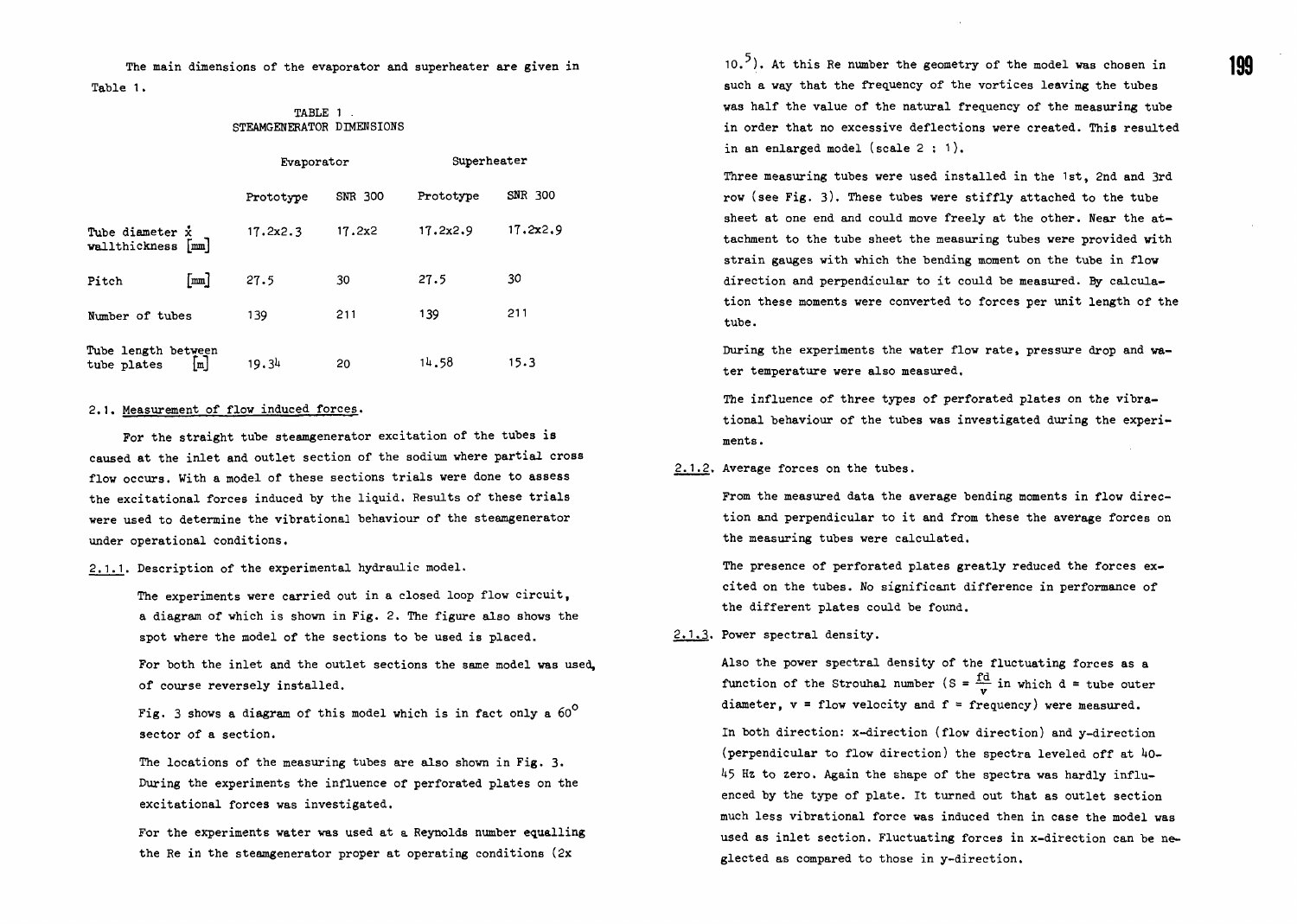A typical example of a power spectral density plot is given in Fig. 4.

The symbols used are:

$$
f = frequency [s^{-1}]
$$

- K (f) = power spectral density of fluctuating force in y-direction  $\sigma$  reprint length  $\lceil n^2 \epsilon / m^2 \rceil$ per unit length  $\left[\begin{array}{ccc} 1 & 3 \\ 1 & 3 \end{array}\right]$
- $K$  = average force per unit length in x-direction  $\lfloor N/m \rfloor$ .





Figure 3 Model of inlet and outlet section of tube bundle.

Figure 2 Water test circuit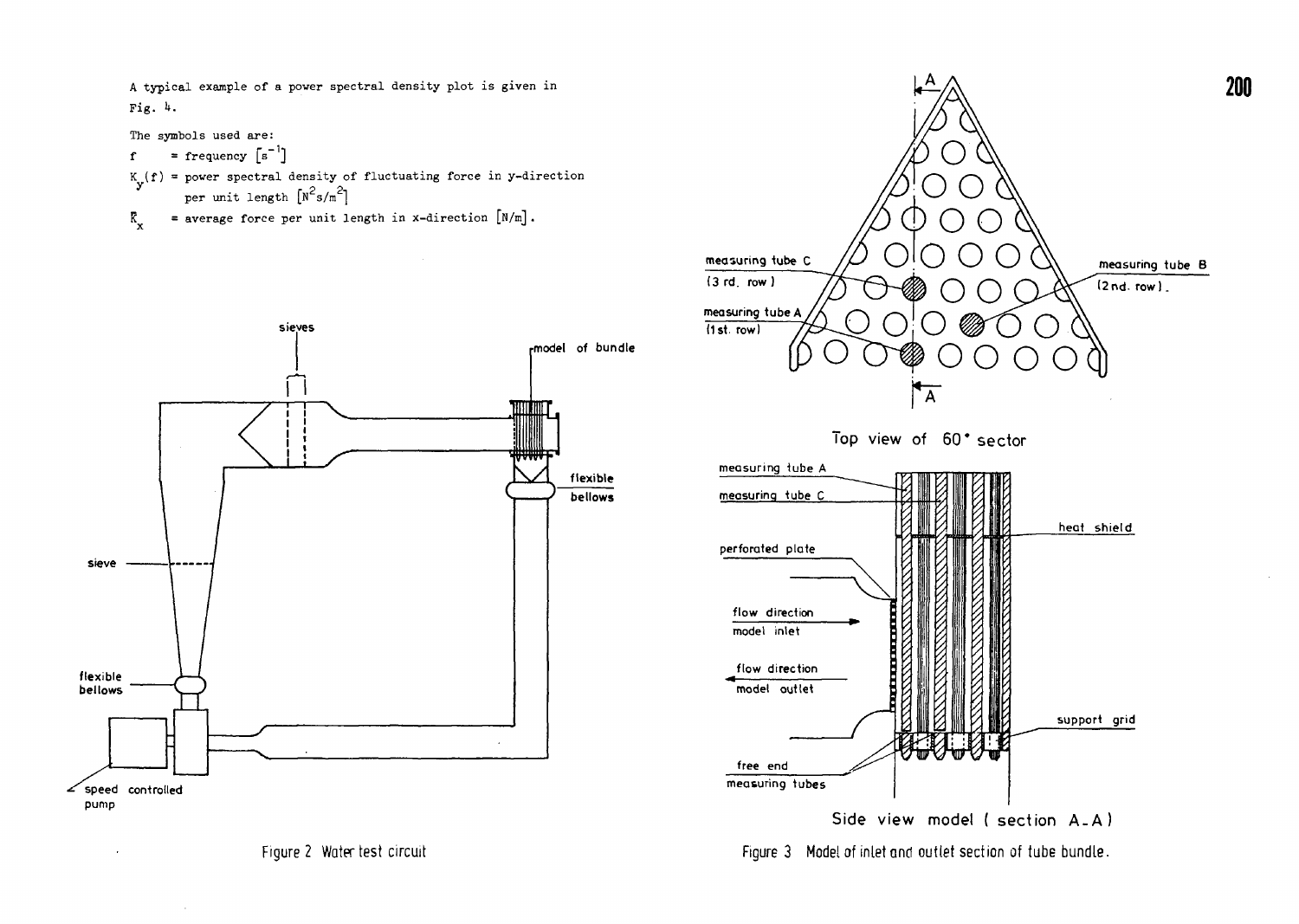# 2.1.4. Effective lift coefficients.

For the vibration analysis the narrow-band random excitation forces were simulated by sinusoidal excitation.

The rms response of a structure to a narrow-band random excitation of given rras value is the same as for a sinusoidal of the same rms value. When a band is "narrow" is determined by the damping of the responding structure. It should certainly be less than the width of a resonance amplification curve of the structure at half-maximum value.

However, the procedure will be conservative if the band is not narrow.

The fluctuating forces per unit length of the tube were defined by:

 $q_v = C_{\rho} \cdot \frac{1}{2} \rho \ v^2 d \ \cos \omega t$ , (1)

where

 $p =$  density of the sodium  $C_n$  = effective lift coefficient  $\omega$  = circular frequency  $t = time.$ 

## 2.2. Response analysis of the straight steamgenerator tubes.

The steamgenerators under consideration are provided with very long straight tubes and a large number of tube-support-grids. The distance between the support-grids is chosen so that the lowest natural frequency of a tube, that is simply supported at its support-grids, is well above the excitation frequency associated with the highest sodium flow.

Consequently the vibrations will be very small provided that the support conditions are available. Since the tubes have clearances within the support-grid holes because of manufacturing requirements, the tubes may be completely free from the support-grids and have natural frequencies within the excitation frequency spectrum. Therefore, it will be necessary to calculate the vibrational behaviour of the tubes under various resonant conditions. The main parameters governing the maximum amplitude of vibration are the magnitude of the excitation forces and the damping of the system, which is significantly influenced by the clearance of the tube in the support-grid holes. The purpose of this analysis was to investigate the influence of the tube support clearance on the vibrational behaviour.

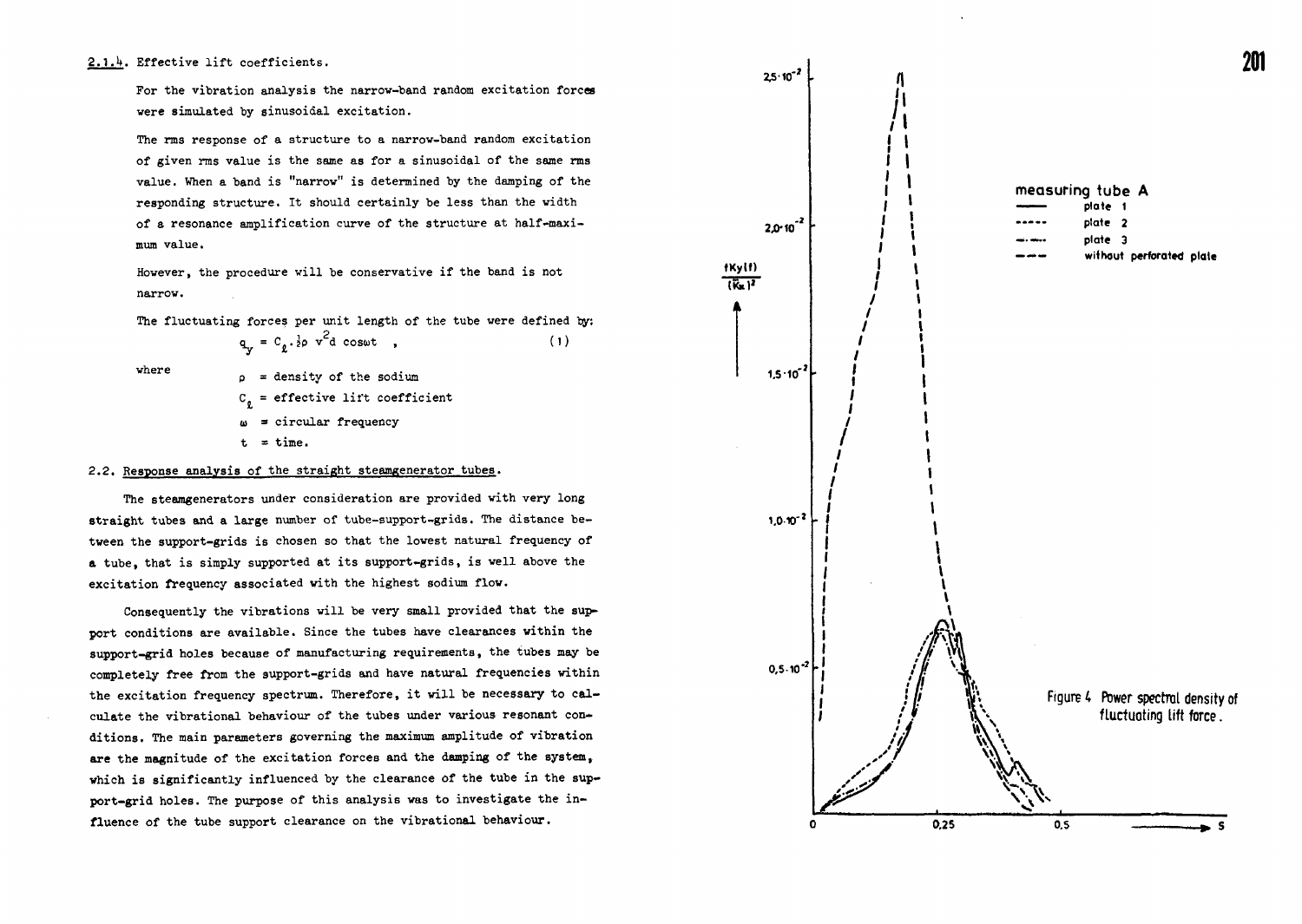The natural frequencies and vibration modes can readily be calculated taking into account the added mass of the liquid and the tension load on the tube. The calculations vere based on the assumption that the tube is free from the support-grids. The supportgrids behave than as dash-pot elements.

A large number of natural frequencies of the tubes were found within the possible excitation frequency range.

### 2.2.2. Damping.

The response of the tube, excited by fluctuating forces with frequencies that can coincide with a natural frequency can only be calculated if the damping is known with sufficient accuracy.

The basic forms of damping for the tube are;

- structural damping
- viscous damping in the support-grid holes
- hydrodynamic damping due to drag forces.

The effect of the structural damping in the straight tubes appeared to be negligible in comparison with the other forms of damping. The damping in the support-grids can be accounted for with dash-pot elements as shown in Fig. 5. The damping coefficients depend on diameter, length and clearance of the support, the viscosity of the sodium, and the relative eccentricity of the tube. The smallest value for the damping coefficient will be obtained for zero eccentricity and therefore, the analysis was carried out with this assumption.

If the tube vibrates in molten sodium then the sodium will exert drag forces on the tube. This form of damping will become important if large clearances between tube and support-grids have to be applied. If  $\mathfrak{u}_{v}(\frac{2}{\ell})$  denotes the lateral velocity of the tube at the relative position  $z/t$  as a consequence of the vibration then the daming force per unit length of the tube, q, was approximated by:

where

(2)  $q_v(\frac{z}{\ell}) = -c_p \cdot \frac{1}{2} \rho \dot{u}_v(\frac{z}{\ell}).|\dot{u}_v(\frac{z}{\ell})|$ .d.,

> $c_n$  is the drag coefficient p is the density of the sodium d is the tube diameter.

This form of non-linear damping has been taken into account by calculating the work dissipated per cycle, assuming sinusoidal motion.

#### 2.2.3. Response at resonance frequency.

From the measurement of the excitation forces followed that the fluctuating forces at the outlet section can be neglected in comparison with those forces at the inlet section.

The maximum amplitude of the tube has been calculated for a number of resonance frequencies by calculation of the work done per vibration period by the excitation forces and the work dissipated per period by the damping forces.

With this method non-linear damping can easily be taken into account.

Figure 6 shows for the highest sodium flow the calculated maximum relative displacement of the evaporator tube in a support bush as a function of the relative clearance. It is clearly shown that for this particular design no tube impact damage is to be expected.

# 2.3. Measurements on tubes of prototype steamgenerator (50 MW).

In this component measurements were carried out with a pick-up, which was placed in the innerside of the tube. This pick-up could be moved in the tube and fixed on a desired place by means of air-pressure.

The pick-up was equipped with 2 acceleration units, with their axes perpendicular to each other.

The measurements were carried out at full sodium flow in  $4$  tubes at different levels.

Maximum amplitudes were measured at frequencies of 50, 75, 135 and 365 Hz. The amplitudes were very small  $(2x10^{-9}m)$ .

It appears that the amplitudes over the tube length were of the same magnitude as in the inlet region.

#### 3. THE 50 MW HELICAL-COIL STEAMGENERATOR

In addition to straight tube steamgenerators Neratoom and partners decided in 1970 to develop a second type of steamgenerator: the helical tube type. It was intended to be used in the SNR-3OO together with the straight type to investigate which type has the greatest potentials.

In the steamgenerator with helical-coil tube bundle, water/steam flows from the inlet header on the lower part of the unit through helical-coiled tubes within the shell in an upward direction and leaves the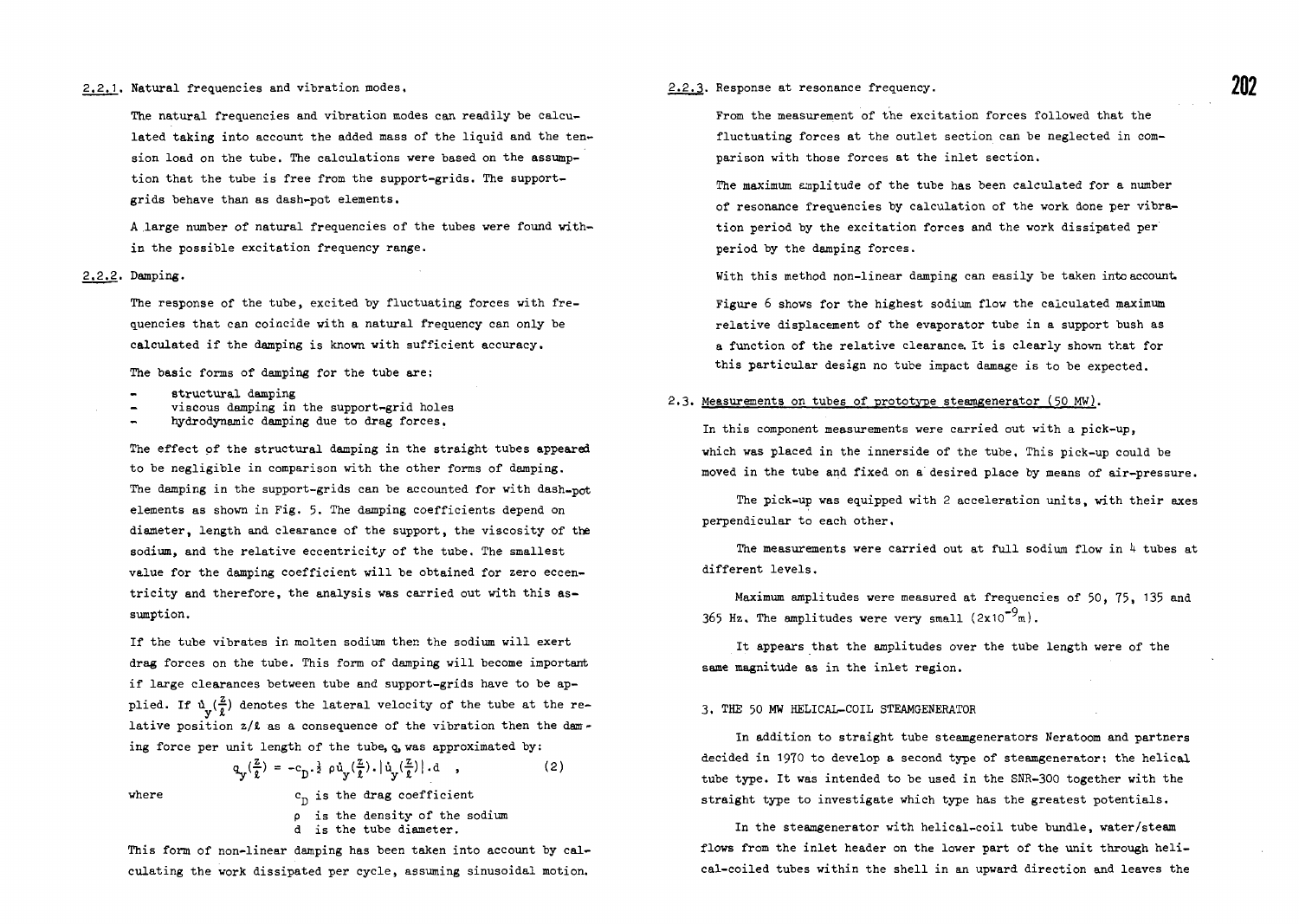



The main dimensions of the evaporator and superheater are given in Table 2.

Figure 5

Model of evaporator tube for response analysis.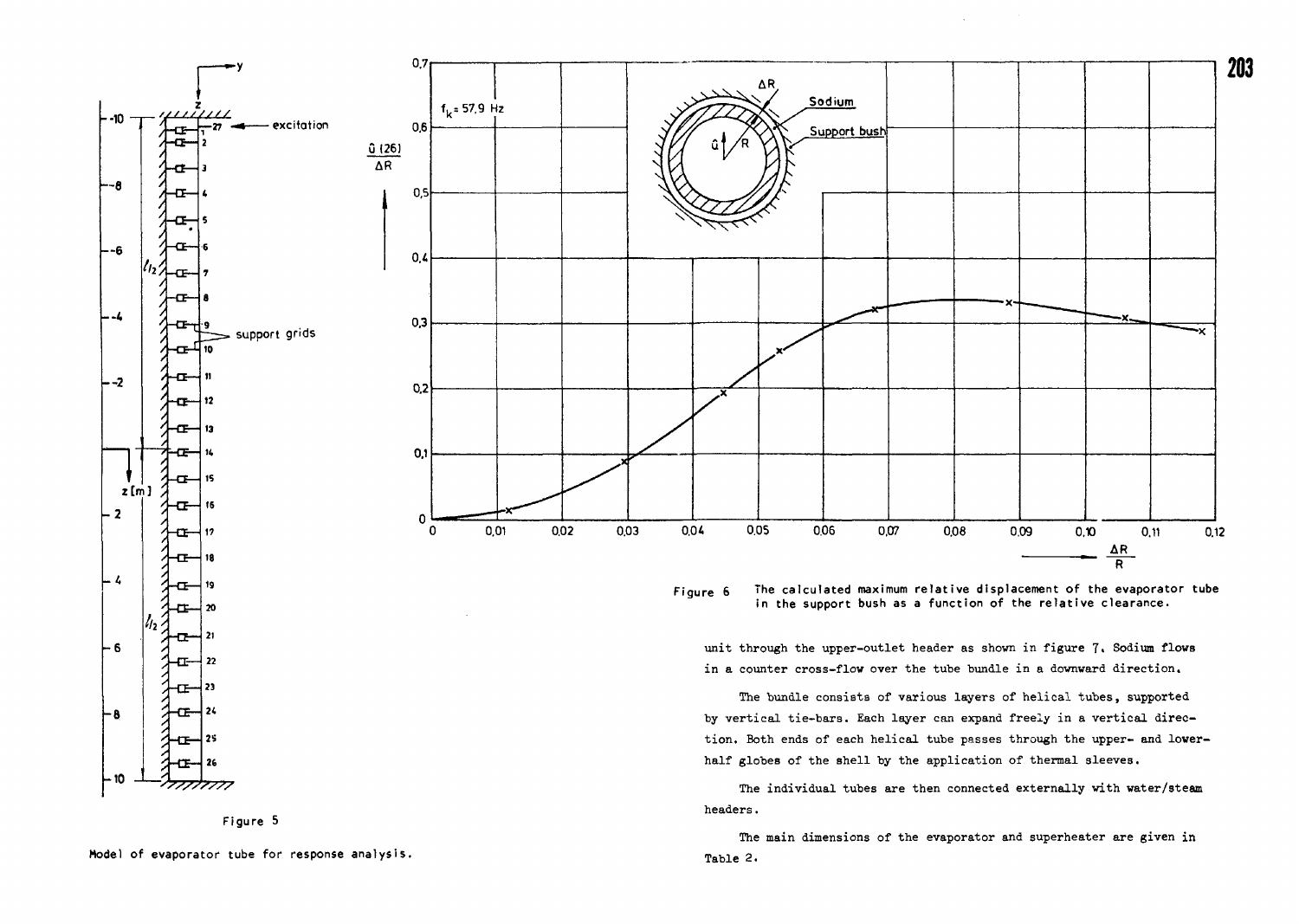# 3.1. Measurement of exeitational forces.

In the helical coiled steamgenerator the sodium flows in cross flow through the bundle, the latter being composed of rings of helices which are alternately wound in clockwise and counterclockwise direction. For this configuration the frequency and the magnitude of the fluctuating forces which are exerted on the tubes by the sodium flow can neither be determined with sufficient accuracy from literature nor from calculations.

The aim of the investigations was: provision of experimental data for the determination of the vibrational behaviour of the tubes of the helically coiled steamgenerator.

|  | TABLE 2 |                                            |
|--|---------|--------------------------------------------|
|  |         | DIMENSIONS OF HELICAL-COIL STEAMGENERATORS |

|                                  |                        | Evaporator |          | Superheater |  |
|----------------------------------|------------------------|------------|----------|-------------|--|
|                                  |                        | Prototype  | SNR 300  | SNR 300     |  |
| Tube diameter x<br>wallthickness | $\lfloor$ mm $\rfloor$ | 25.0x2.6   | 26.9x2.9 | 26.9x4.5    |  |
| Tube length in the [m]<br>bundle |                        | 42         | 40.56    | 30.74       |  |
| Number of tubes                  |                        | 100        | 77       | 77          |  |
| Number of concentric<br>bundles  |                        | 8          | 7        | 7           |  |
| Shell diameter                   | $\mathbf{m}\mathbf{m}$ | 1370       | 1400     | 1400        |  |
| Overall height                   | ¦m                     | 9.8        | 12       | 10.5        |  |

.1.1. Description of the experimental hydraulic model.

The experiments for the determination of the fluctuating forces on the tubes were carried out in the water test circuit shown in Fig. 2.

The hydraulic model for the simulation of a bundle section is shown in Fig. 8. It consists of a horizontal flow channel with a rectangular cross section in which rows of straight tubes are arranged at an inclination angle of  $9^{\circ}$  with respect to the vertical. The length/dia ratio of the tube is 12.

In agreement with the alternately clockwise and counterclockwise winding direction of the helices in the steamgenerator the inclination angle of neighbouring rows of tubes in the flow model is alternately  $+9^{\circ}$  and  $-9^{\circ}$ .

The pitch/diameter ratios of the tubes are in longitudinal direction 1.4 and in transverse direction 1,56.

This arrangement of tube data was chosen as being sufficiently representative for the SNR-300 steamgenerator out of a set of available tube arrangements, being intended for the investigation of the fluctuating forces over a larger range of tube inclination angles and pitch/diameter ratios.

For comparison the exact data for the SNR-300 steamgenerator are:

| Tube inclination angle       | $8,6^{\circ}$ |
|------------------------------|---------------|
| Longitudinal pitch/dia ratio | 1,41          |
| Transversal pitch/dia ratio  | 1,48.         |

In Fig.  $\delta$  the crossing points of neighbouring tubes lie in the horizontal mid-plane of the flow channel. Neighbouring tube rows can be shifted relative to each other however, so that the position of the crossing points of adjacent tubes can be varied.

For the determination of the influence of the turbulence intensity of the flow entering the bundle, perforated plates can be arranged about 10 tube diameters upstream of the bundle. The perforated plates used in the experiments are a scaled-up steamgenerator plate and a plate vith coarser perforations producing a larger ratio of turbulence scale with respect to tube diameter, Also measurements were carried out without a perforated plate.

The fluctuating forces are determined by measuring the bending moment exerted by the fluctuating forces on a measuring tube. The measuring tube is a tube which is clamped at one end and free at the other end. It is provided with strain gauges. The bending moment is measured in the direction and perpendicular to the direction of the flow.

Assuming the fluctuating forces to be evenly distributed along the length of the tube and taking into account the transfer characteristics of the measuring tube the statistical characteristics of the fluctuating forces such as coherence functions and power spectral density are determined.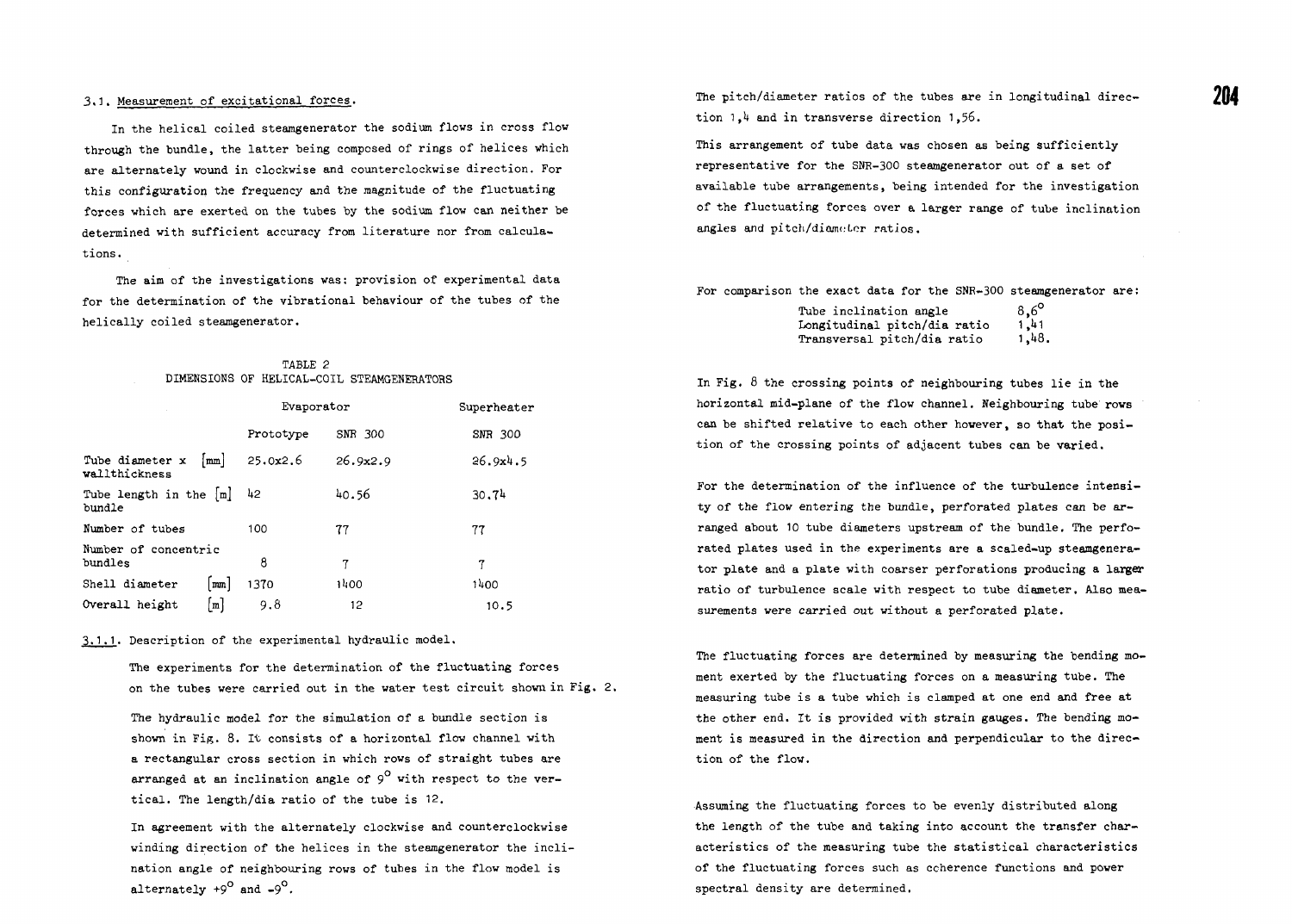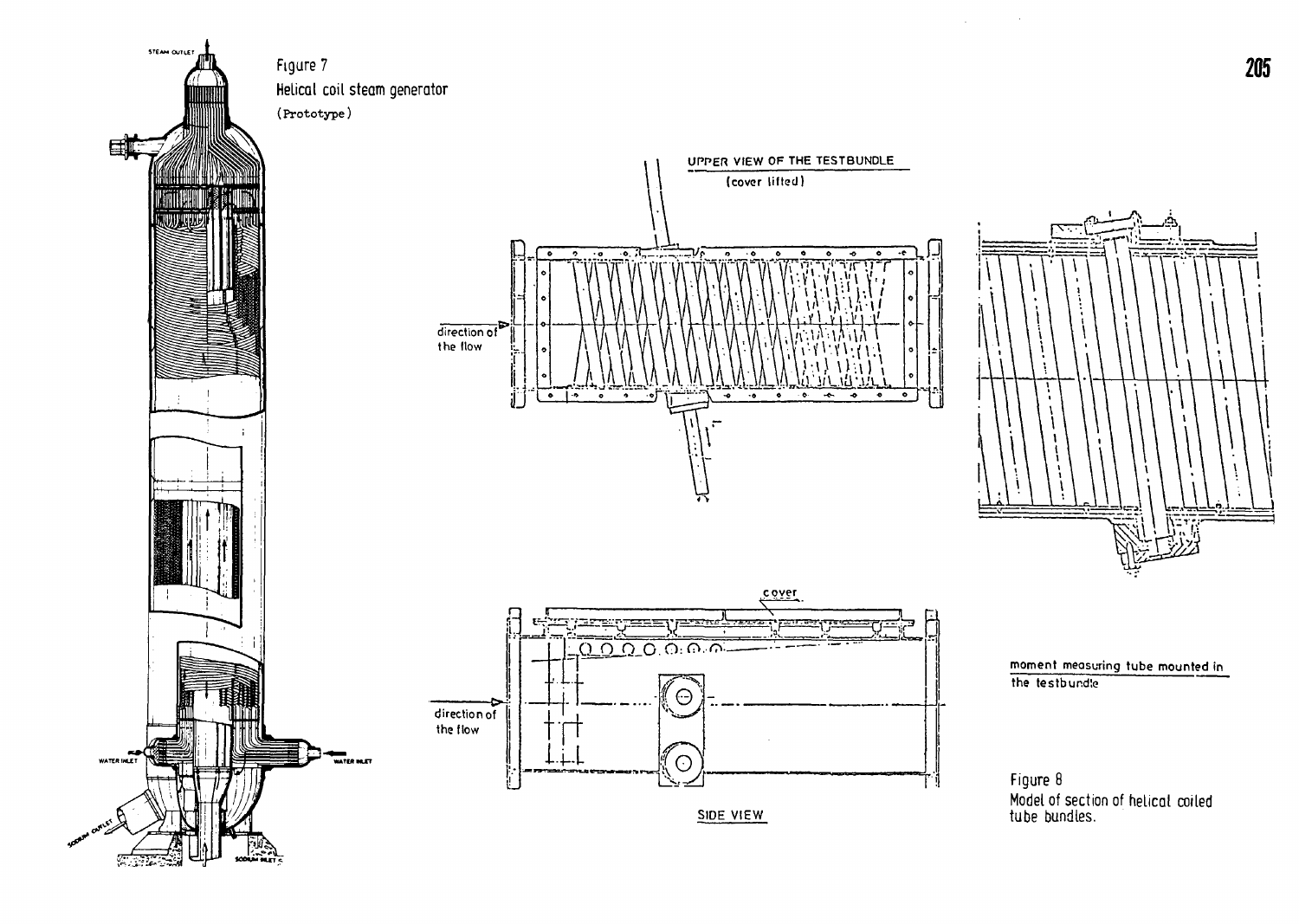The number of parallel rows is 8. The number of tubes in each parallel row was 10 for the first experiments and was extended to 15 later. The measuring tube can be positioned at the following lo $cations<sup>+</sup>$ :

- 1st bank at the position of a tube at the wall and of a tube in the middle
- ban bank at the wall and in the middle
- 11th bank at the wall and in the middle.

Three measuring tubes with different elastic characteristics were used. The Re-number (referred to the flow velocity ahead of the bundle and to the tube diameter) was appr. 50.000 for all experiments. The power spectral densities were determined as a function of the Strouhal number being the usual dimensionless number for vibrations due to fluid flow. The Strouhal number  $S = \frac{fd}{r}$  in which  $d =$  tube outer dia,  $v =$  flow velocity ahead of the tube bundle and  $f = frequency$ .

• 1.2. Results of measurements with a stiff measuring tube.

The first series of tests was carried out with a relatively stiff measuring tube having a natural frequency of 75 Hz.

In summary the main conclusions for the tests with the measuring tube at the locations mentioned in the previous chapter are:

- a. The fluctuating forces are of a random nature.
- b. When either of the two turbulence producing perforations are installed upstream of the bundle the highest level of fluctuating forces is found in the 6th tube bank - in general probably in the 3rd to the 8th bank.
- c. Concerning the shape of the spectra of the fluctuating forces, in the 1st bank essentially continuous spectra were measured leveling-off to practically zero at a Strouhal number  $S = \frac{2\pi}{V}$ of 1.

In the 6th bank a relatively sharp and high-intensity peak (random narrow-band type) was observed around a Strouhal number of about 1.

In the 11th bank the level of excitation was less than in both the 1st and 6th row.

+) Remark: Nomenclature: Tubes which are lined up in a row in the direction of the flow are referred to as a row of tubes. Tubes which are adjacent perpendicular to the direction of the flow are referred to as a bank of tubes.

3.1 .3. Measurements with elastic measuring tubes.

In order to establish whether the elastic characteristics of the tubes might have an influence on the fluctuating forces and whether synchronization of vortex shedding could occur, a second series of measurements was carried out with measuring tubes with natural frequencies of  $48,6$  and  $34,4$  Hz. These measurements were carried out in the 6th bank where the level of fluctuating forces was found to be the highest in the previous measurements. With respect to the turbulence characteristics of the flow upstream of the bundle the measurements were confined to the scaled-up steamgenerator grid.

The main conclusions are:

- a. The random characteristics of the fluctuating forces are confirmed .
- b. Synchronization of vortex shedding is well known for bundles of parallel tubes in cross flow is not likely to occur in tube banks of counterwound helical tubes under the flow conditions of the SNR-300 steamgenerators.

## 3.2. Response analysis of helical-coil tube-bundle.

The bundle consists of various layers of helical tubes, supported by vertical tie-bars. The natural frequencies associated with local tube vibration are then well above the excitation frequencies.

Since the manufacturing process for the evaporator required some clearance between the various concentric sub-bundles the entire tubebundle may have natural frequencies within the flow induced excitation frequency spectrum. It is therefore necessary that the natural frequencies and vibration modes of the entire tube-bundle and the response on the random excitation forces will be calculated in the design stage in order to establish whether dangerous flow induced vibrations can occur.

An accurate response analysis can only be carried out if accurate information about the damping of the structure is available. Therefore, measurements were carried out on an existing test bundle of the manufacturer.

3.2.1. Finite element model of tube-bundle.

The finite element model of the test tube-bundle is shown in Fig. 9.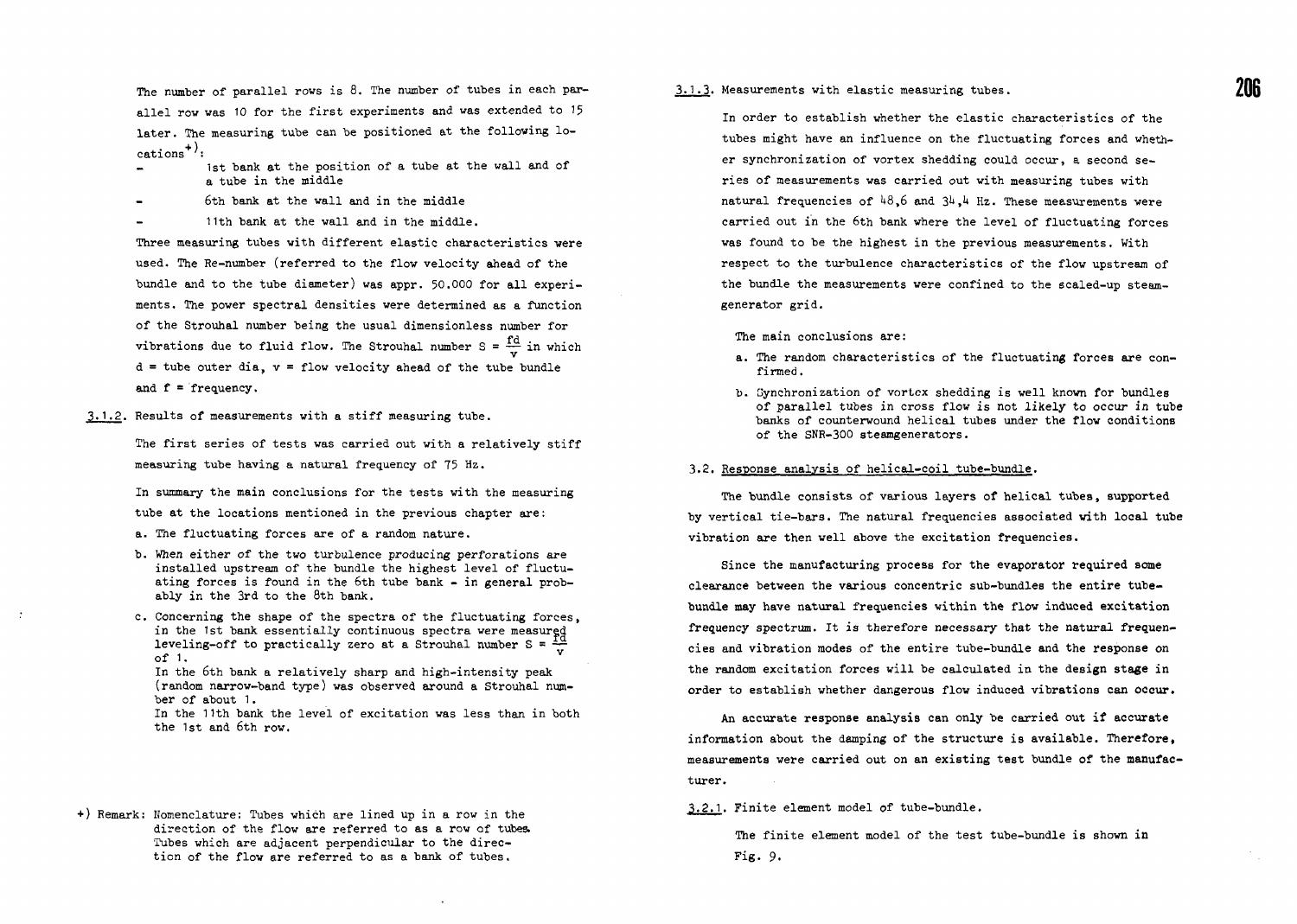The n layers of tubes vere replaced by one helical-coiled tube with a stiffness, and mass that is n times as large as the values for the individual tubes. The 6 tie-bars were taken into account by beam elements and rigidly connected with the beam elements representing the helical-coiled tubes. For simplicity of the finite element model the vertical parts of n tubes ( $n=9$  for the test bundle), which pass through the tube sheets were replaced by 6 tubes with a stiffness and mass n/6 times as large as for the individual tube. The tubes are assumed simply supported by the tube sheets. The entire model was built-up from 17 identical subnets, through which the input data and computercosts were considerably reduced. A subnet consisted of one thread of the helical-coiled tube, provided with 6 support bars. In a subnet the coiled tube was approximated by 24 beam elements, so that the geometry was accurately represented (See Fig. 9).

The subnets are coupled to each other with the connecting points of tubes and tie-bars. The subnets together form the main net with 109 nodal points with 6 degrees of freedom per node, being the x, y and z-displacements and the rotations about the x, y and z-axis. For the calculation of the natural frequencies and vibration modes the number of degrees of freedom was further reduced

to the x- and y-displacements of the main net nodal points by the well known condensation process for stiffness and mass-matrix of the structure.

Because this model gave sufficiently accurate results the same modeling techniques were used for other sub-bundles.

3.2.2. Natural frequencies and vibration modes.

The natural frequencies and vibration modes were calculated with the ASKA-programme.[2]

Figure 10 shows the calculated and measured natural frequencies and vibration modes associated with lateral vibration of the entire bundle.

The first and second natural frequency belong to vibration modes in two perpendicular directions.

The third and sixth natural frequency, belonging to torsional vibration modes of the entire bundle, are not sensitive for flow induced excitation. Vibration modes  $4, 5, 7, 8$  and 10 are again lateral vibrations of the tube-bundle.

The 9th vibration mode appeared to be a rather complicated mode, showing overall lateral vibrations, torsional vibrations and local vibrations.



'Rguur 9

Model of testbundle with helically coiled tubes, provided wilh support bars.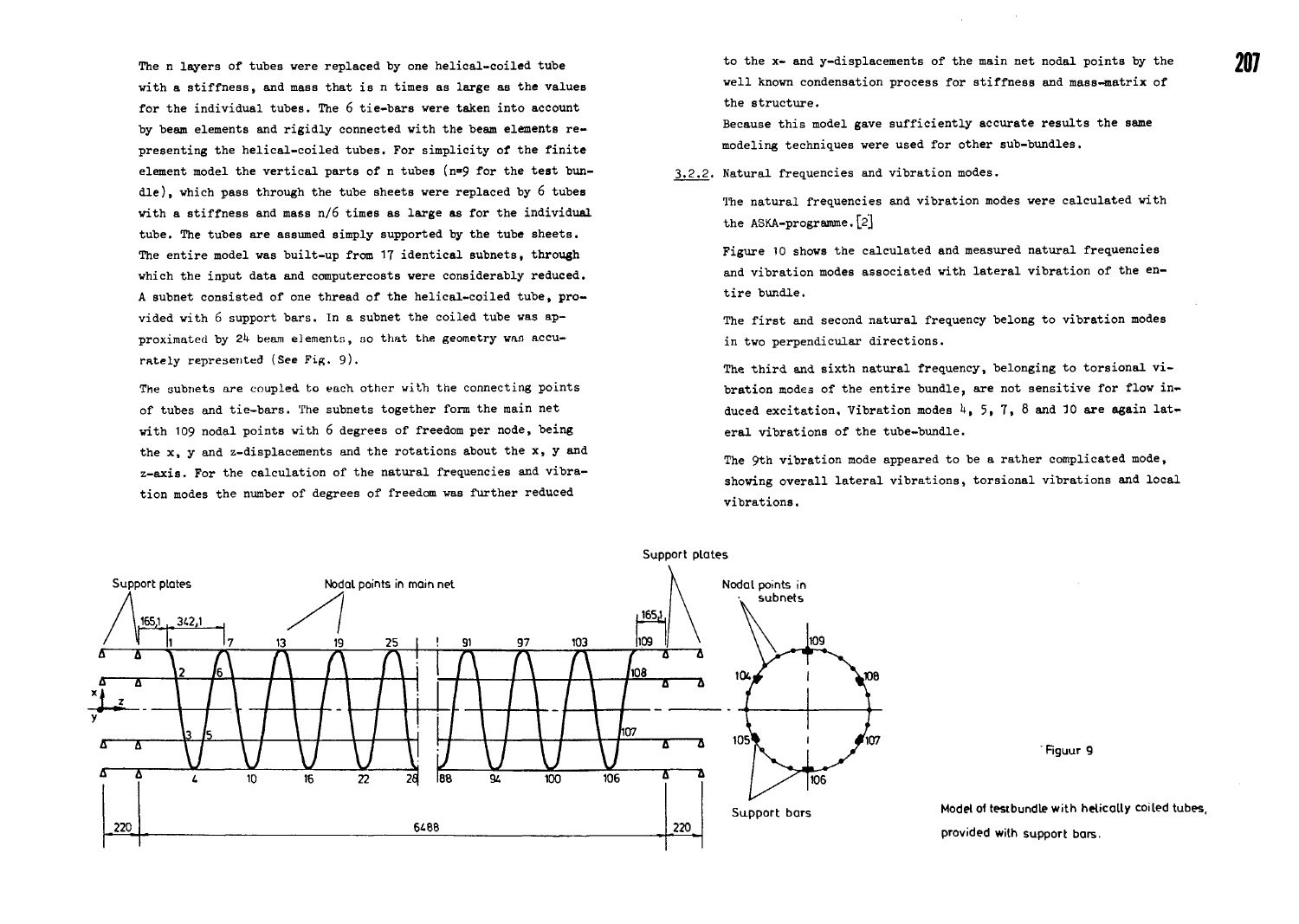Figure 10 shows that the experimentally obtained vibration modes are not entirely symmetric or anti-symmetric with respect to the middle of the bundle. Moreover, significant differences are observed at the lower end of the tube-bundle. These differences can be caused by the approximations made at both ends of the bundle, where the vertical tubes pass through the tube-sheets. The achieved results are however, sufficiently accurate for the response analysis, so that the element model need not to be refined.

3.2.3. Determination of the damping.

The damping of the tube-bundle, vibrating in the sodium flow, will consist of:

- structural damping
- hydrodynamic damping.

The structural damping is dependent on the vibration mode and is determined experimentally for the test-bundle. The values for the structural damping are given in Table  $\mu$  as fractions of critical damping for each vibration mode.

The liquid will also exert damping forces or the structure. It can be shown  $\lceil 1 \rceil$ , that the damping force exerted on the tube can be approximated by:

$$
\mathbf{q}_{\mathbf{r}} = - c_{\mathbf{D}}^{\dagger} \cdot \dot{\mathbf{r}} \rho \, \mathrm{d}V^{\dagger} \cdot \dot{\mathbf{u}}_{\mathbf{r}} \quad , \tag{3}
$$

where

- a = radial force per unit length exerted on the tube
- $c_n^*$  = drag coefficient based on the flow velocity between the tubes
- $p =$  density of fluid (sodium)
- d = outside diameter of tube
- $V'$  = flow velocity between the tubes
- $\mathbf{u}$  = radial velocity of the tube.

It can be seen that the hydrodynamic damping is a viscous damping per unit length of the tube.

With expression (3) and the measured drag coefficient the damping values for each vibration mode were calculated. The damping values are given in Table  $\frac{1}{4}$  as fractions of the critical damping.

It can be seen that the hydrodynamic damping is particularly important for the lower natural frequencies and decreases with the frequency. The structural damping increases with the natural frequency so that the total damping varies only slightly over the frequency range.

.2.h. Response analysis and results.

For the response analysis of the tube-bundle a few assumptions have to be made.

- (1) The spectra of the flow induced forces on the tubes of the banks behind the 11th bank are identical with the measured spectrum on the 11th bank.
- (2) The fluctuating forces are assumed only correlated over a length equivalent with the tube length in the experimental model.
- (3) The fluctuating forces on different tubes are fully uncorrelated.
- $(k)$  The forcing power spectrum is fairly uniform in the vicinity of each natural frequency.

With these assumptions, which are all realistic, the rms-value of the displacement of the tube-bundle can readily be calculated for each vibration mode.<sup>[3]</sup>

Table 2 shows the mean-square value for the maximum displacement of each vibration mode. It is clear that the tube-bundle will vibrate mainly with frequencies in the vicinity of the lowest natural frequencies for vibration in the x- and y-direction. The maximum displacement can be expected at half height of the bundle.

The rms-value for the displacement in x-direction at half height of the bundle appeared to be:

## $\langle u \rangle = 0.025$  mm

Calculations of the other subbundles showed that the maximum displacements are to be expected for the outer tube-bundle.

It can be concluded that the natural frequencies of the helical coiled tube-bundle are so low that due to the flow induced fluctuating forces the tube-bundle will show a narrow band random vi-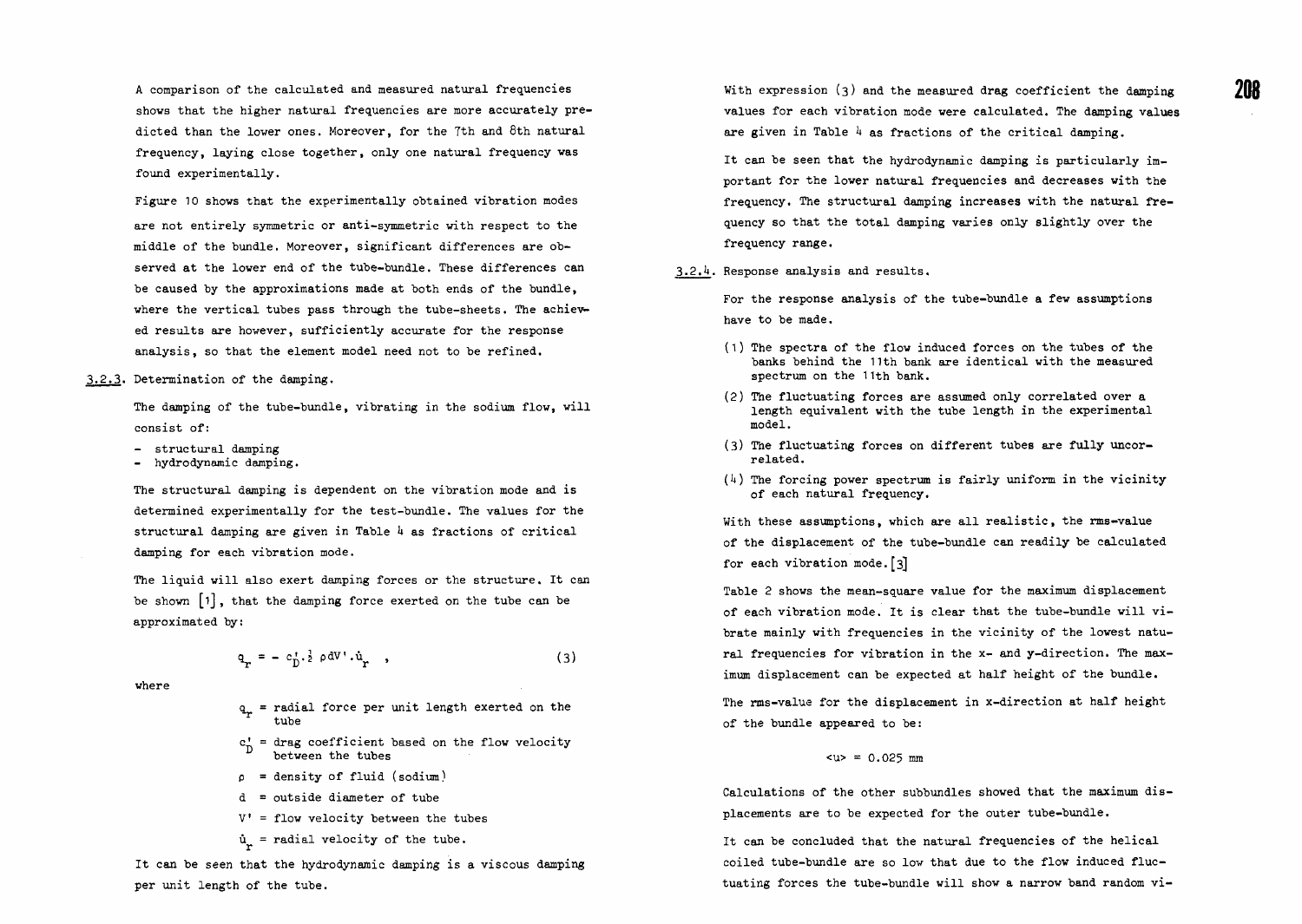$\sim$ 



## NATURAL FREQUENCIES, DAMPING AND CALCULATED VARIANCE OF MAXIMUM DISPLACEMENT FOR VARIOUS VIBRATION MODES OF A TUBE-BUNDLE

TABLE 3

**209**

| Vibration<br>mode | Natural<br>frequency<br>$\mathbf{f}_{\mathbf{k}}$ | Dimensionless<br>natural<br>frequency | Measured<br>structural<br>damping | Calculated<br>hydrodynamic<br>damping | Total<br>damping            | Dimensionless<br>power spectral<br>density          | Variance of<br>displacement                         |
|-------------------|---------------------------------------------------|---------------------------------------|-----------------------------------|---------------------------------------|-----------------------------|-----------------------------------------------------|-----------------------------------------------------|
|                   | (Hz)                                              | $S_k = \frac{f_k \cdot d}{V}$         | $\zeta_{\rm m}$                   | $\mathbf{z}_{\mathbf{h}}$             | $\mathfrak{c}_{\mathbf{k}}$ | $f_k^{\kappa}f_{\kappa}^{\kappa}$<br>$\mathbf{R}^2$ | $\langle {\tt u}_{\tt max}^2 \rangle$ $({\tt m}^2)$ |
|                   | 8.468                                             | 0,3996                                | 0,0036                            | 0.0099                                | 0,0135                      | 0.011                                               | $5.840 \times 10^{-10}$                             |
| $\mathbf{c}$      | 8,685                                             | 0,4099                                | 0.0045                            | 0.0097                                | 0.0142                      | 0.011                                               | $5.828 \times 10^{-10}$                             |
| 4                 | 16.923                                            | 0,7986                                | 0.0036                            | 0.0050                                | 0.0086                      | 0.022                                               | $1,409\times10^{-10}$                               |
| 5                 | 17.303                                            | 0.8166                                | 0.0045                            | 0.0048                                | 0.0093                      | 0.022                                               | $1,127 \times 10^{-10}$                             |
| 7                 | 26,211                                            | 1,2370                                | 0.0063                            | 0.0032                                | 0,0095                      | 0.012                                               | $1.855 \times 10^{-11}$                             |
| 8                 | 26,502                                            | 1,2507                                | 0.0063                            | 0.0032                                | 0,0095                      | 0.012                                               | $1,124 \times 10^{-11}$                             |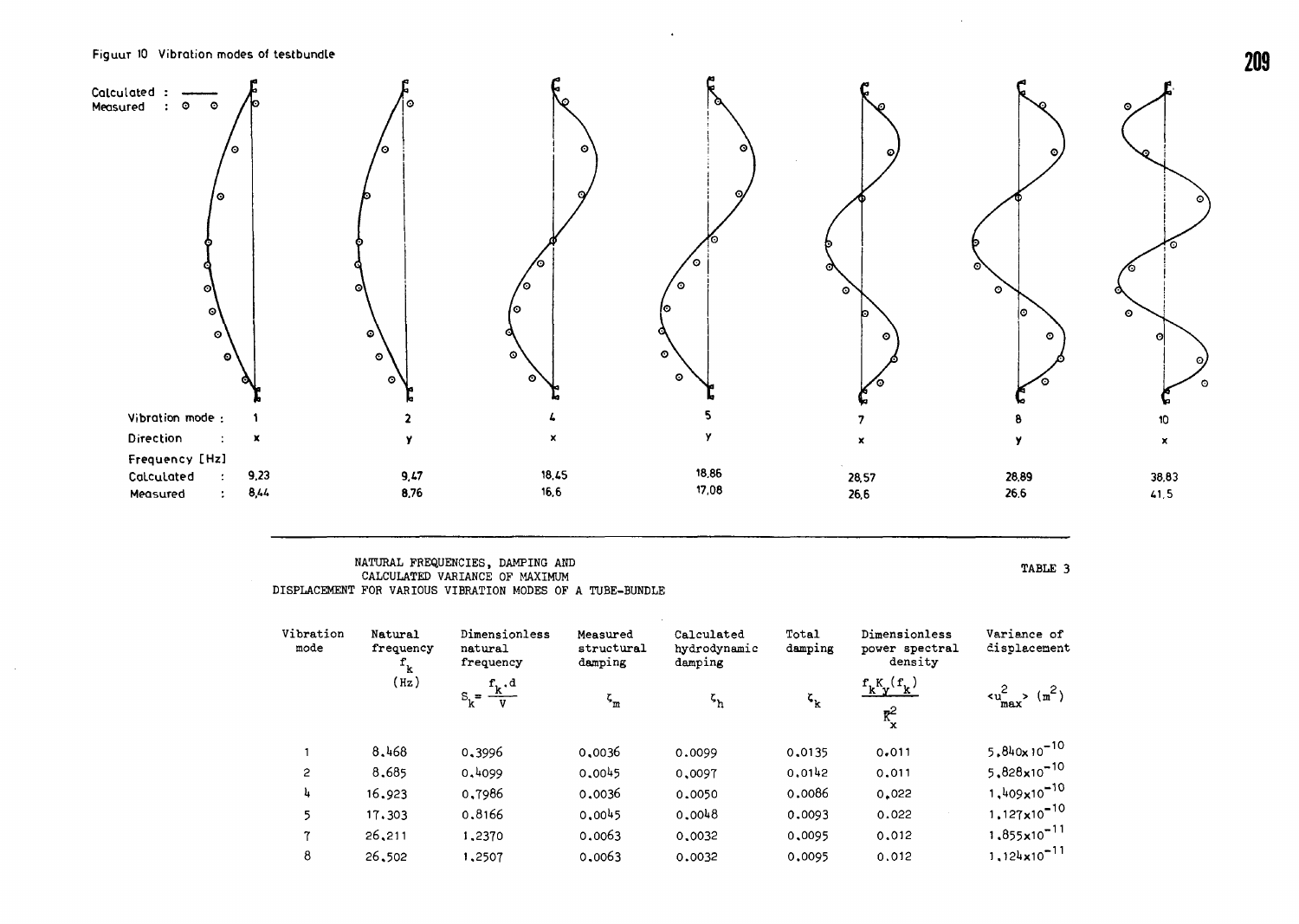bration with a frequency that varies slightly about a mean value correponding to the lowest natural frequency.

The magnitude of the vibrating displacements however, will remain very small due to the random nature of the flow induced fluctuating forces and the structural and hydrodynamic damping of the tube-bundle.

### 3.3. Measurements on prototype (50 MW).

Measurements are carried out on the outside of the outershell by means of 3 accelerometers. The first was placed at the height of the upper tube plate. The second in the middle of the shell. The third on the lower side of the shell. The measured amplitudes were very small  $(10^{-8}$ m). The goal of these measurements was loose part detection and leakdetec-The goal of these measurements was loose part detection and leakdetec-

Other measurements were carried out on 3 tubes. For these measurements the following instrumentation was mounted:

- an accelerometer, mounted on a tube, at the inflow side, at the position where the tube turns from vertical into horizontal direction. Selected is the tube with the largest length between the tube supports.
- two strain gauges point welded on the tubes.

One gauge was placed beside the accelerometer, the signals could be compared.

The second gauge was on the sixth row from the top.

The following results were obtained with these measurements:

- The measurements with strain gauges were presented by power spectra. The highest strain amplitudes are measured with a frequency of 2 Hz and a peak value of  $1.7x10^{-6}$  which is mainly the influence of flow fluctuating in the tubes. The amplitudes are very small. With a temperature of 400  $^{\circ}$ C the resulting stress will be 0.3 N/mm<sup>2</sup>.

From the power spectra of the accelerometer followed that the highest acceleration amplitude is 1.33 $x10^{-3}$  m/s<sup>2</sup> with  $14.3$  kHz and full load SNR evaporator conditions.

The resulting stresses are negligible.

The calculated response of the entire bundle could not be found, because the manufacturing process for the prototype causes no clearance between the different sub-bundles. Consequently no resonance vibrations can occur.

# 4. THE INTERMEDIATE HEATEXCHANGER (IHX)

The sodium-sodium heatexchanger or intermediate heatexchanger (IHX) is designed to protect the reactor against damage resulting from a steamgenerator accident, for example a sodium/water reaction. Furthermore, radio-active sodium should be prevented from penetrating into non-radioactive systems or into the environment.

The system requirements, resulting in a design having vertical straight tubes and a floating head as shown in Fig. 11. A modular concept was chosen so as be able to meet the requirement for withstanding high accident pressures.

The primary sodium flows in parallel around the tubes; the secondary sodium enters through a central tube and flows upwards through the tubes. If required, the tube bundle can be lifted out of the shell.

#### TABLE 4 MAIN DIMENSIONS OF IHX

| Tube diameter x wallthickness   | $21 \times 1.4$ mm |    |
|---------------------------------|--------------------|----|
| Tube length between tube-plates | 7.6 m              |    |
| Number of tubes                 | 846                |    |
| Diameter of central tube        | 400                | mm |
| Vessel diameter                 | 1360.              | mm |
| Overall height                  | 12.8 m             |    |
| Nozzle diameter                 | 300                | mm |
| Tube support distance           | 770                | mm |

### TABLE 5 WORKING DATA OF IHX

| Capacity                           | 85                  | MW <sub>t.h</sub>   |
|------------------------------------|---------------------|---------------------|
| Primary outlet temperature         | 375                 | $\circ_{c}$         |
| Primary inlet temperature          | 546 -               | $\circ_{\alpha}$    |
| Primary flow                       | 392.6 $kg/s$        |                     |
| Secondary inlet temperature        | 335                 | $\circ_{c}$         |
| Secondary outlet temperature       | 520                 | $\circ_{c}$         |
| Secondary flow                     | 562.5 $kg/s$        |                     |
| Working pressure on primary side   | 11.2 <sub>bar</sub> |                     |
| Working pressure on secondary side |                     | $11.8 \text{ bar}.$ |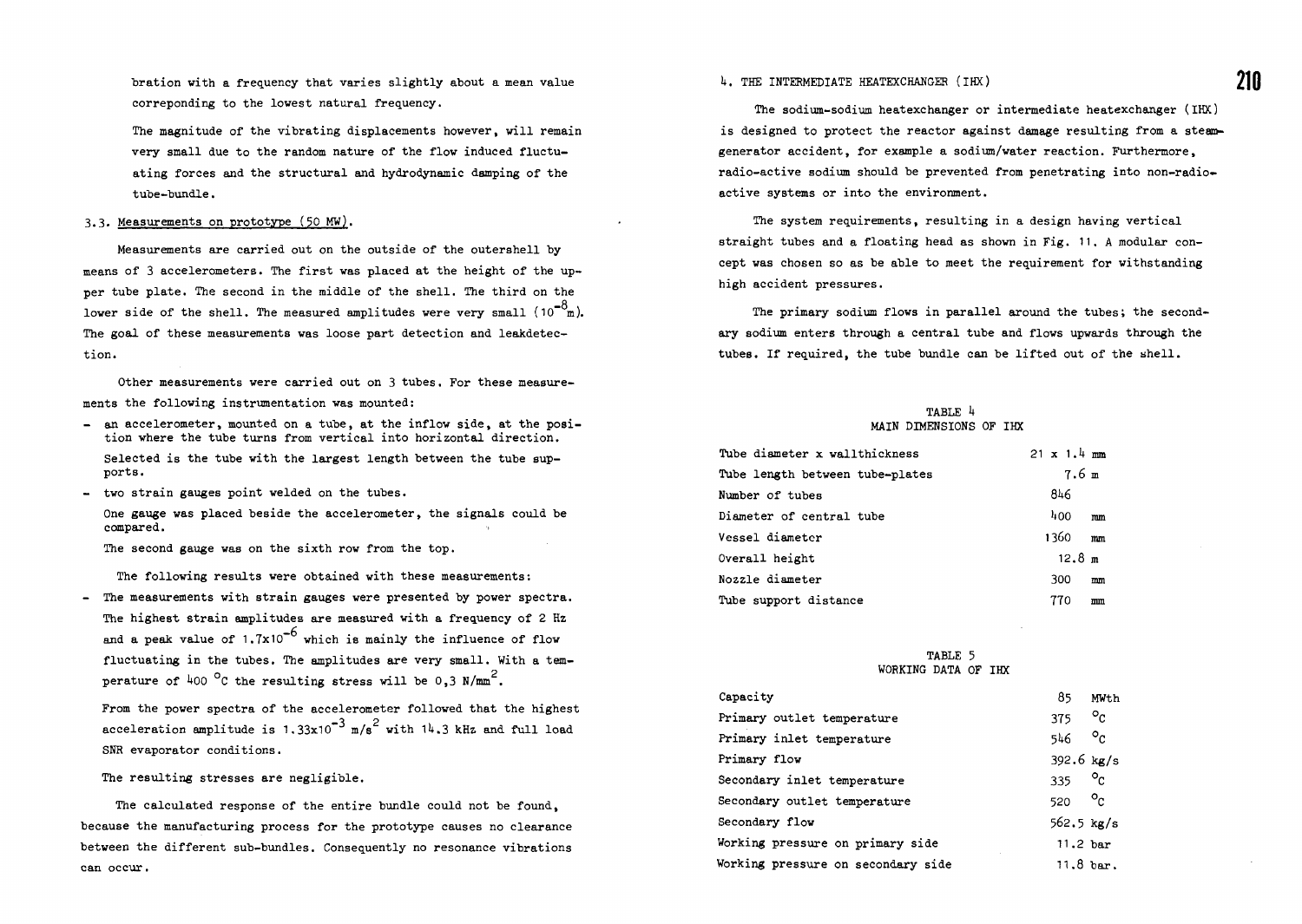# 4.1. Measurements on prototype THX.

### a) Tube measurements.

Measurements are prepared on tubes, for which 4 accelerometer units are developed. Each unit is mounted in a tube before the component is installed.

The units are fixed on the lowerside of the tubes by means of sliding springs. The units can be moved upwards by pulling on the thin tubes, mounted on the units and quided through nozzles on the upper side of the component.

In this way at several places of the tubes can be measured: outlet region, between 2 tube-supports, at the location of a tube support and inlet region.

For each location measurements are carried out for several primary sodium flows: 30, 50 and 100 %.

The measurements will be carried out end 1977.

b) Measurements on inner- and outer shell of the component.

On the innershell accelerometers are mounted to measure the vibrations at upper and lowerside of the innershell in two perpendicular directions. Also an accelerometer on the lowerside of the outershell has been placed.

For different sodium flows the vibrations will be measured end 1977.

### 5. CONCLUDING REMARKS

- (1) It can be concluded that the necessary clearance of the tubes in the support plate holes of the straight tube steamgenerator may cause some resonance frequencies. The vibrational amplitudes however will remain very small, because of the small fluctuating forces, the damping in the support-grid holes and the hydrodynamic damping. The experiment with -the prototype steamgenerator confirmed the conclusions based on the theoretical analysis.
- (2) The helical-coil steamgenerators have stiff connections between tubes and support-bars and consequently no local vibrations are to be expected. It has been shown that in case the various concentric bundles have some radial clearance, the natural frequencies of the entire bundle may come within the excitation frequency spectrum, but the vibration amplitude will remain very small, due to the random nature